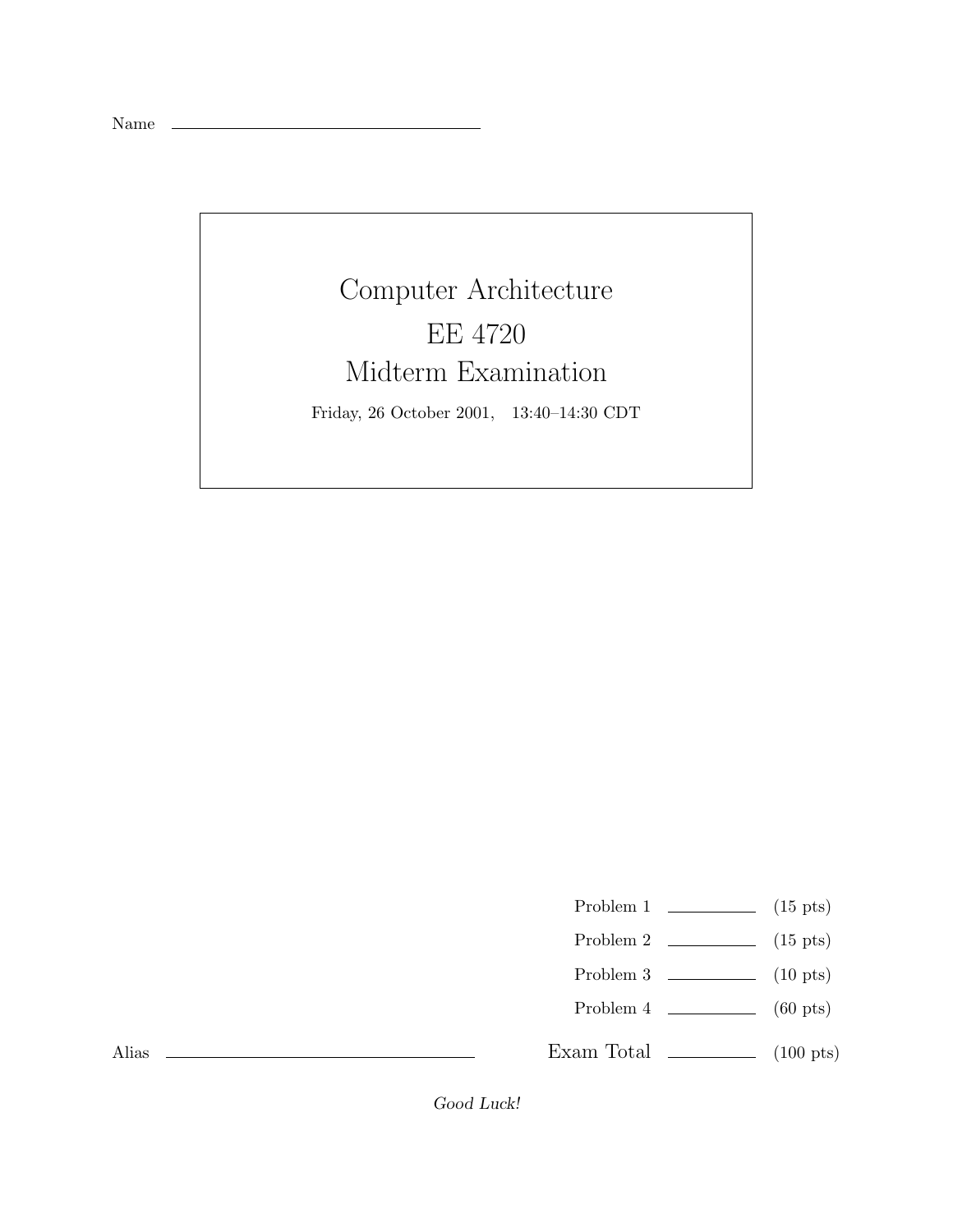Problem 1: The DLX implementation below lacks bypass paths and, worse than that, lacks the hardware needed for control-transfer instructions.



[5 pts] Add exactly the hardware needed so that the control-transfer instructions execute as shown below. Include a connection to the  $\vert =0 \vert$  box used in determining whether a branch is taken.

[5 pts] Add exactly those bypass paths necessary so that the code below executes as shown. Check the code carefully for dependencies, including all those related to the jalr instruction.

[5 pts] Show the cycles in which each added wire will be used.

```
! Cycle 0 1 2 3 4 5 6 7 8 9 10 11 12
ori r1, r1, #15 IF ID EX ME WB
bnez r1, SKIP IF ID EX ME WB
add r0, r0, r0 IF IDx
xor r0, r0, r0 IFx
SKIP:
sub r20, r20, r21 IF ID EX ME WB
jalr r20 IF ID EX ME WB
xor r0, r0, r0 IFx
...
add r15, r31, r0 IF ID EX ME WB
or r16, r16, r15 IF ID EX ME WB
! Cycle 0 1 2 3 4 5 6 7 8 9 10 11 12
```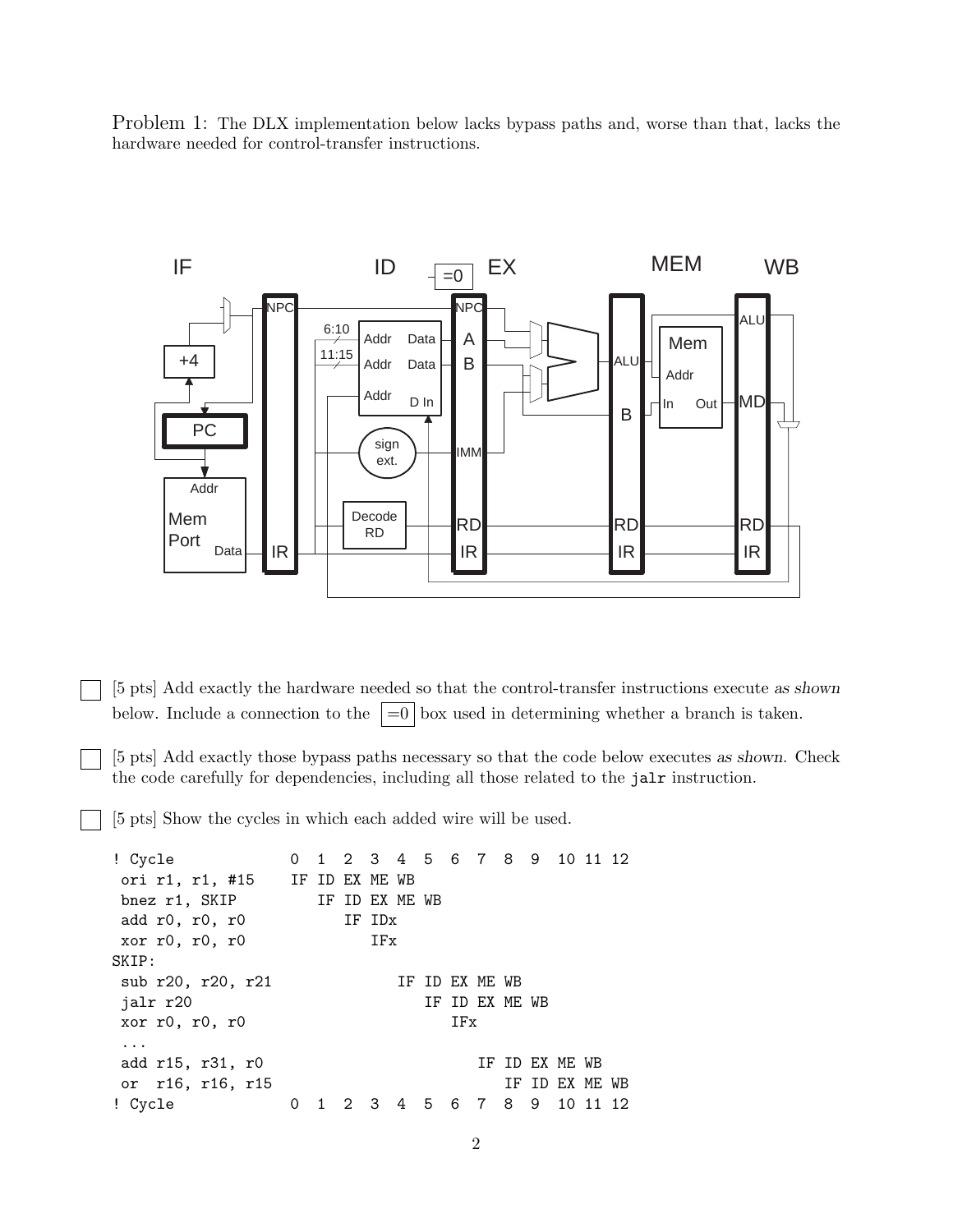

Problem 2: The DLX implementation below includes bypass paths into the EX/MEM.B register.

[5 pts] Write a program that uses all three paths into the EX/MEM.B register. *Hint: It's easy.*

[10 pts] Design the control logic for the multiplexor feeding the EX/MEM.B register. The control logic should be in the ID stage and feed into the ID/EX.Bx pipeline latch provided in the diagram above.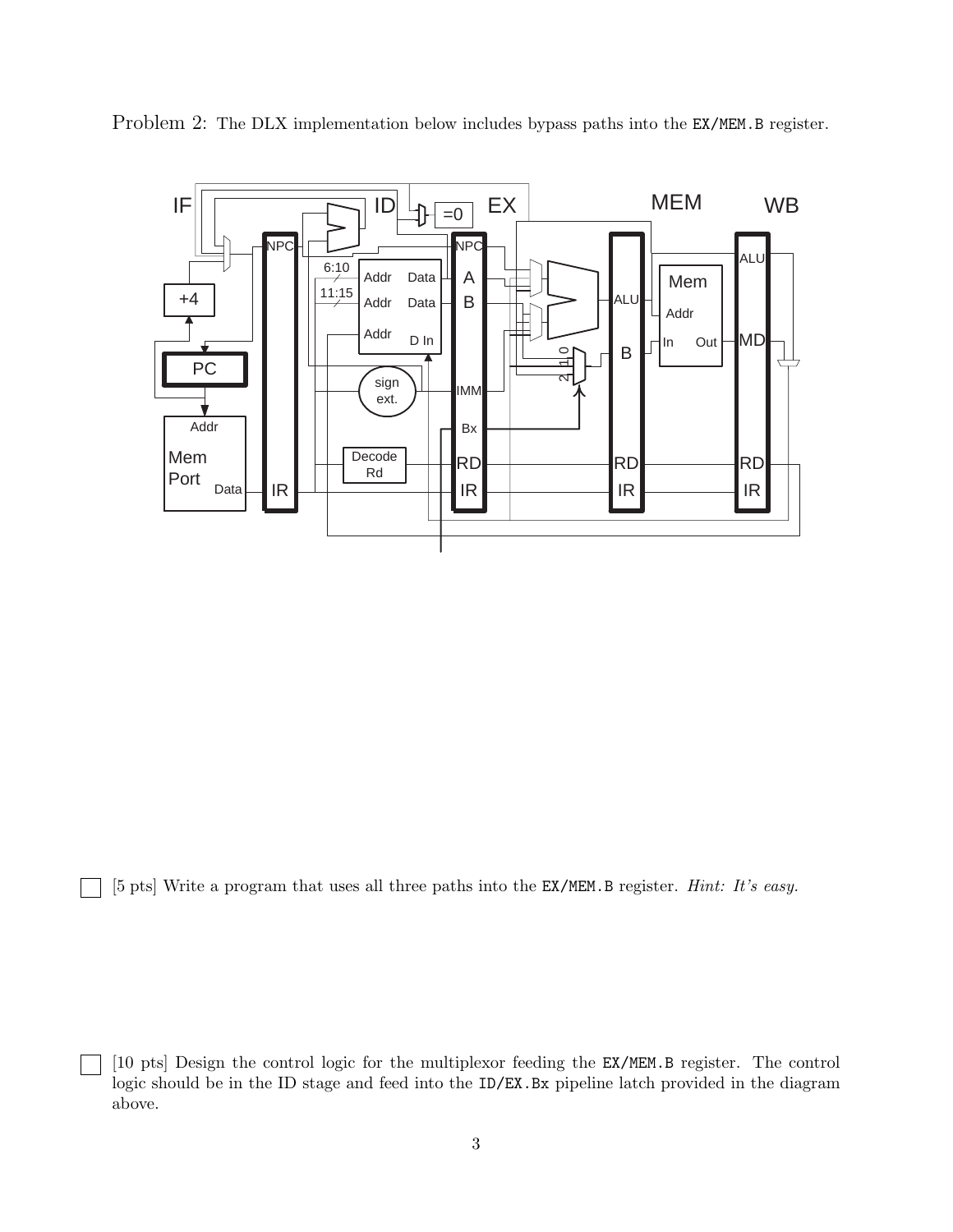Problem 3: Registers r1 and r2 each contain a signed integer, call them i and j. Register r10 contains an address, call the address A. Let  $p = i \times j$ .

 $\Box$  [10 pts] Starting at address A write p in three formats: integer, double-precision floating-point, and single-precision floating-point. Maintain as much precision as possible.

*Hint: A reasonable solution would use* movitof *and* cvtXtoY *instructions.*

```
! Initially: r1 and r2 each contain an integer, i and j.
! r10 contains an address.
!
! At Mem[r10] write i * j (integer format).
! At Mem[r10+?] write i * j (double-precision FP)
! At Mem[r10+??] write i * j (single-precision FP)
```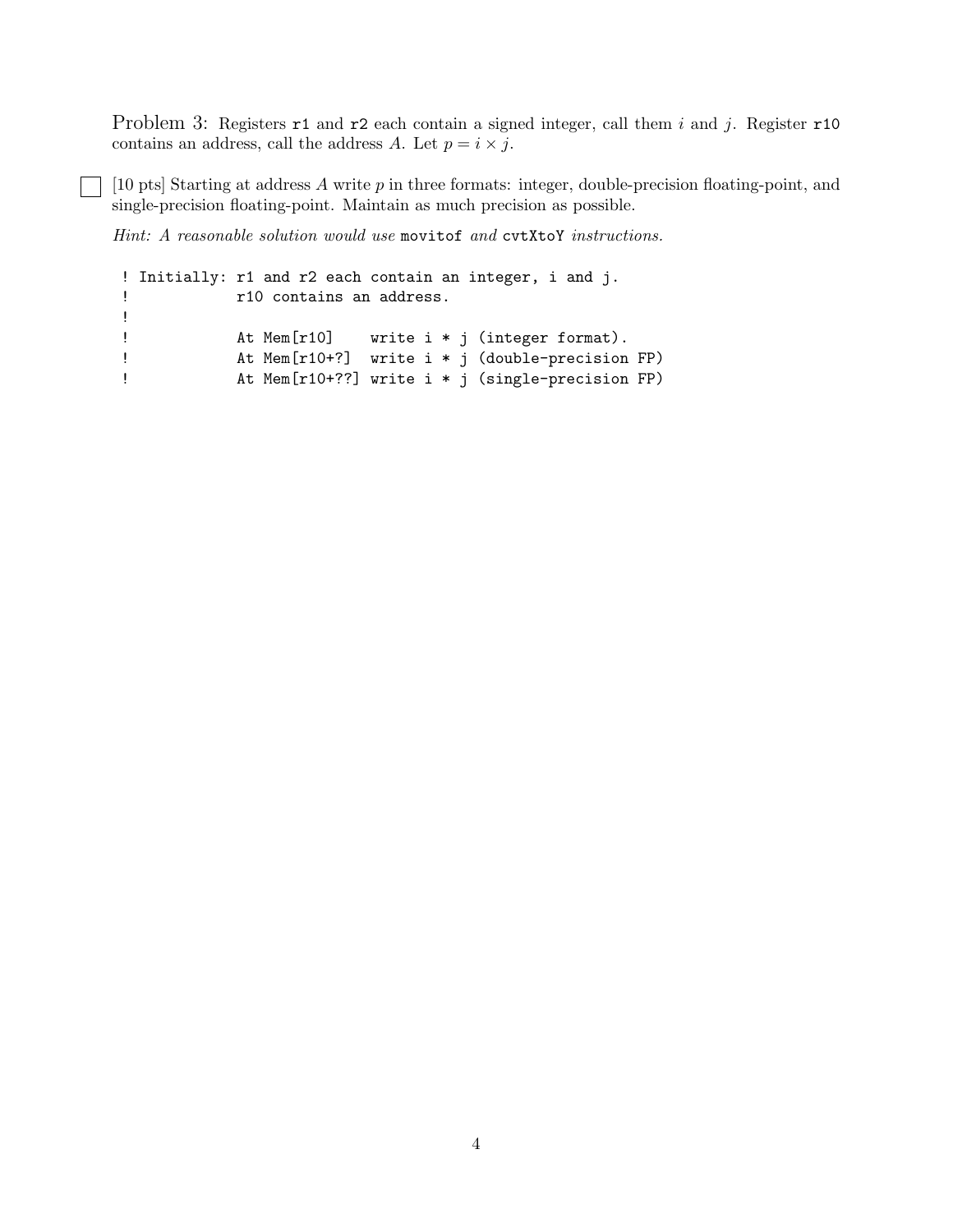Problem 4: Answer each question below.

(*a*) In the two pipelined functional units below an instruction must pass through each segment twice. The A's are for FP addition and M's are for FP multiplication.



[10 pts] Complete the pipeline execution diagram below for a system using these functional units. Don't overlook the dependency through f6.

addd f0, f2, f4 addd f6, f8, f10 muld f12, f6, f14 muld f16, f18, f20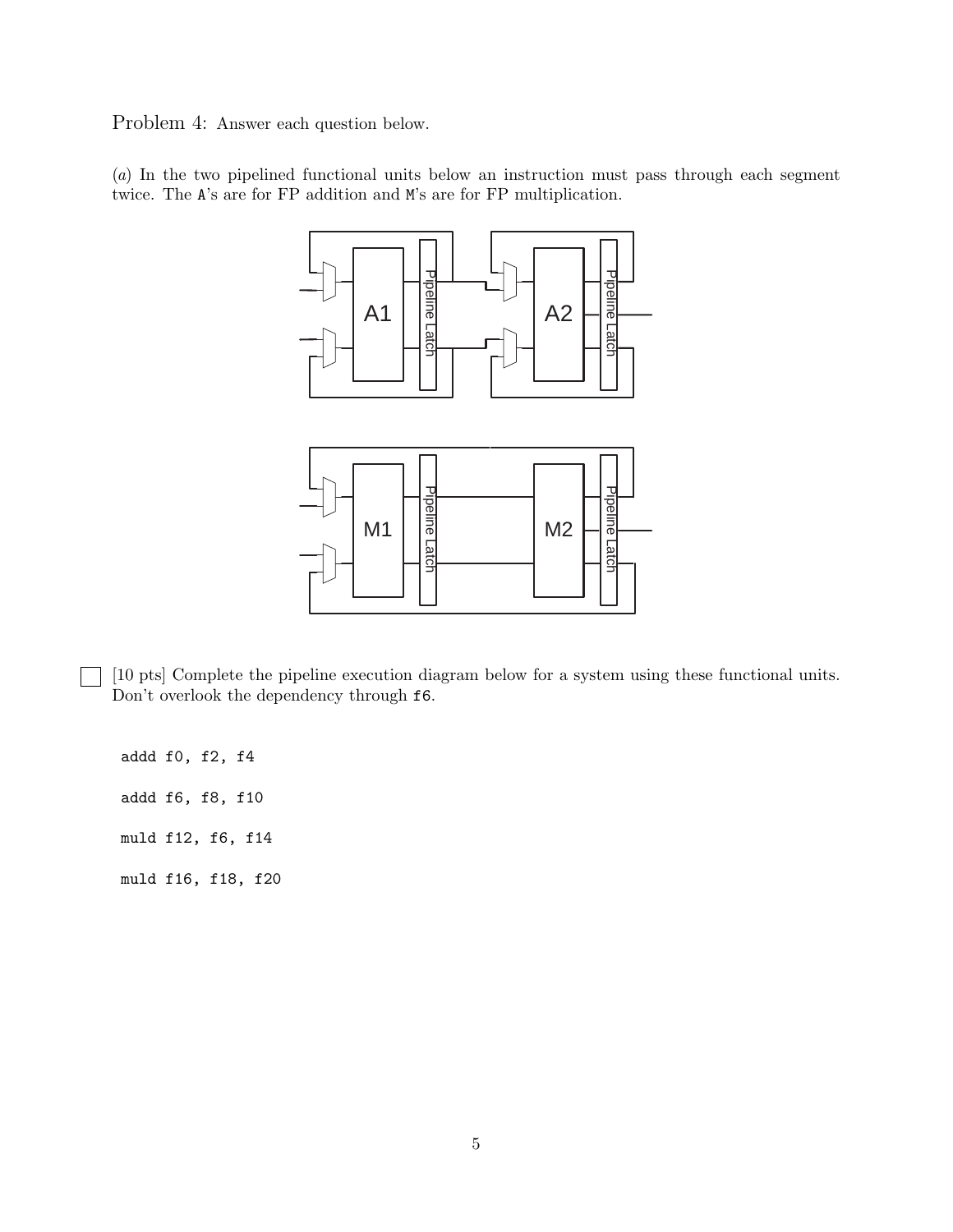(*b*) The code below, which of course is not DLX, uses memory-indirect and autoincrement addressing.

lw r1, @(r2) ! Memory-indirect load. lw r4, (r5)+ ! Autoincrement lh r6, (r7)+ ! Autoincrement

[10 pts] Rewrite the code in DLX.

(*c*) The three types of interrupts discussed in class are traps, hardware interrupts, and exceptions.

[6 pts] For each one explain how the exception code is determined.

[6 pts] For each one explain where control returns after the handler completes.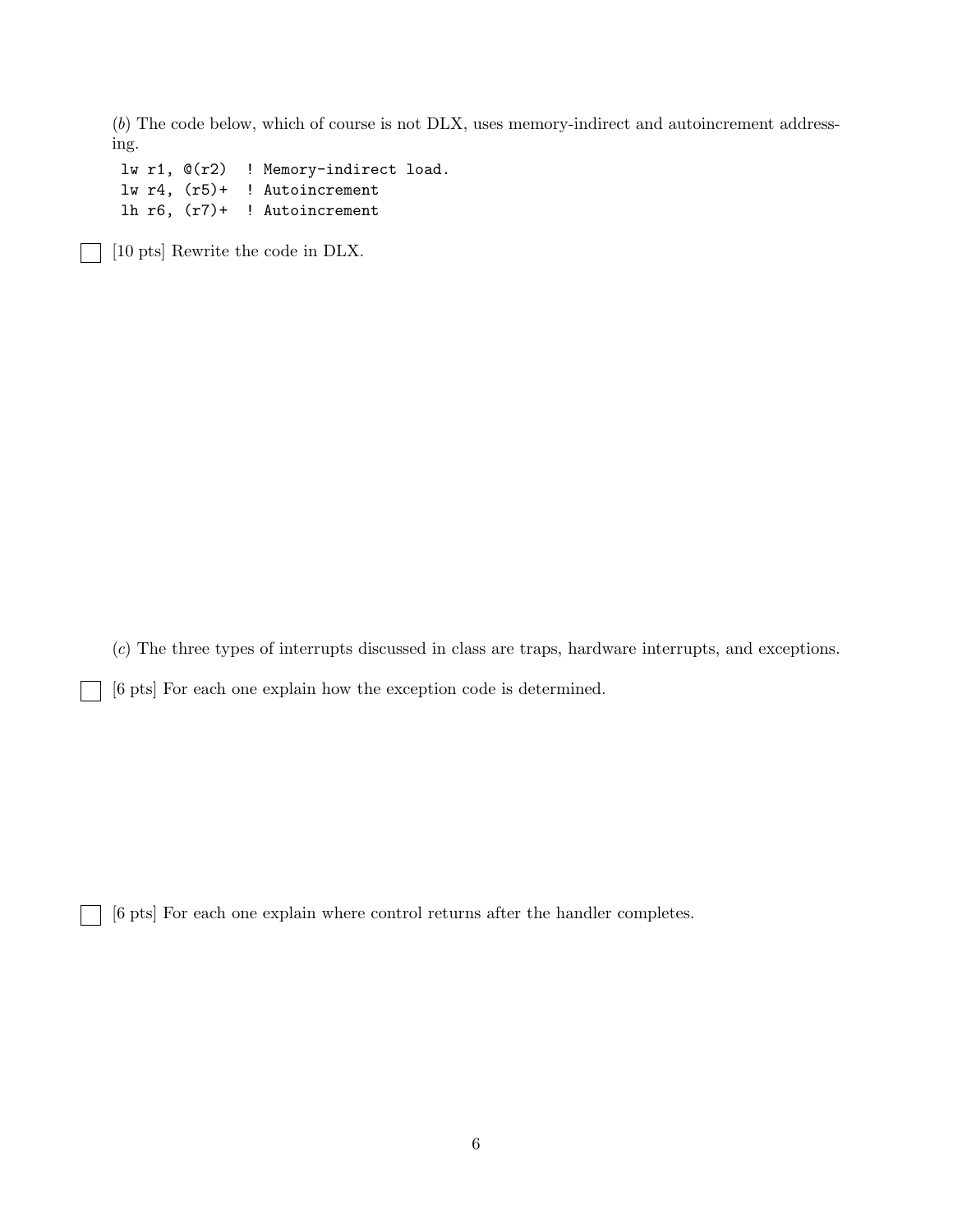(*d*) An ISA has two implementations, A and B; each implementation has a well-written compiler.

[5 pts] Would the code compiled by A's compiler run on implementation B? Briefly explain.

[5 pts] A program is compiled using A's compiler and B's compiler. How might the compiled code differ? Provide a reason for the difference.

(*e*) You have become the owner of a large American computer company, congratulations.

 $\mathbf{I}$ 

[6 pts] How can you (legally) influence the decision-making process so that SPECs next benchmark suite does not unfairly put your company's products at a disadvantage? (Note: Bribery is illegal in the U.S.)